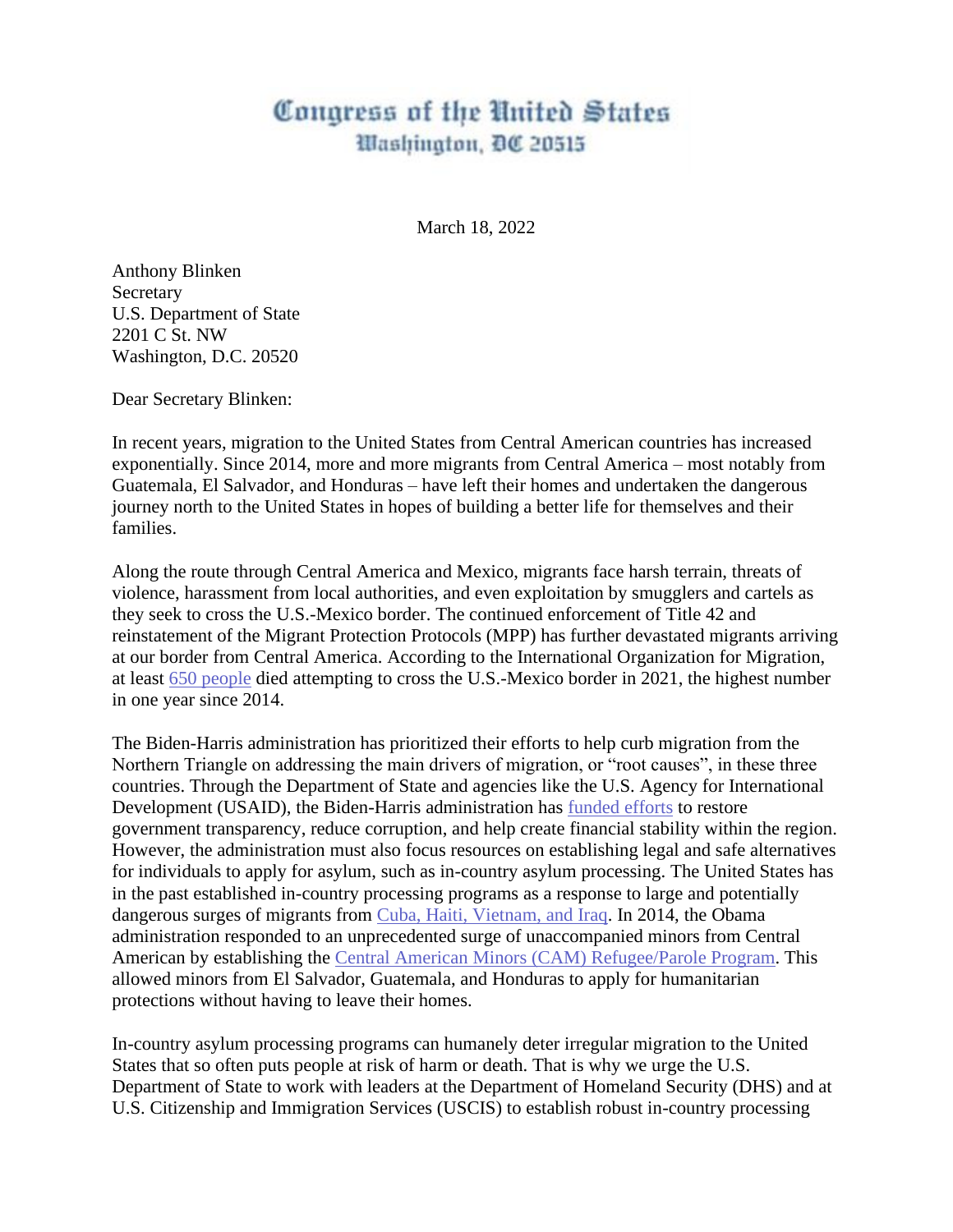programs across the Northern Triangle. Establishing in-country asylum processing programs, however, does not preclude the urgent need to restore full access to asylum at our southern land borders.

Requiring people, often with limited resources, to abandon their homes and undertake a dangerous journey just for the opportunity to apply for asylum in the United States is senseless and irresponsible. Despite having the tools and resources necessary to set up in-country processing programs in Central America, the U.S. is needlessly endangering people who want a better life for themselves and their families. We cannot wait for the situation in Central America to further deteriorate before seriously considering in-country processing programs. We can and must do better by our southern neighbors.

Sincerely,

 $V$ 

Veronica Escobar Member of Congress

Tony Cardenas

e us Hijalva

Raúl M. Grijalva Donald S. Beyer Jr. Val Demings

 $\overline{\phantom{a}}$ 

Member of Congress Member of Congress Member of Congress

 $\leftarrow$   $\sim$   $\sim$   $\sim$   $\sim$   $\sim$   $\sim$ 

Member of Congress Member of Congress Member of Congress

Tony Cardenas Teresa Leger Fernández James P. McGovern Member of Congress Member of Congress Member of Congress

Sara Jacobs Adriano Espaillat Norma J. Torres

Madelune Les

Jim Costa Madeleine Dean Albio Sires

 $\int$   $\mu$ m/ $\leq$   $\mu$ m/ $\leq$   $\mu$ m/ $\sim$ 

 $\frac{0}{\sqrt{1-\frac{1}{2}}}\frac{1}{\sqrt{1-\frac{1}{2}}}\frac{1}{\sqrt{1-\frac{1}{2}}}\frac{1}{\sqrt{1-\frac{1}{2}}}\frac{1}{\sqrt{1-\frac{1}{2}}}\frac{1}{\sqrt{1-\frac{1}{2}}}\frac{1}{\sqrt{1-\frac{1}{2}}}\frac{1}{\sqrt{1-\frac{1}{2}}}\frac{1}{\sqrt{1-\frac{1}{2}}}\frac{1}{\sqrt{1-\frac{1}{2}}}\frac{1}{\sqrt{1-\frac{1}{2}}}\frac{1}{\sqrt{1-\frac{1}{2}}}\frac{1}{\sqrt{1-\frac{1}{2}}}\frac{1}{\sqrt{1-\frac{$ 

Member of Congress Member of Congress Member of Congress

Bonni WatsurColeman

Dina Titus Jamaal Bowman Bonnie Watson Coleman Member of Congress Member of Congress Member of Congress